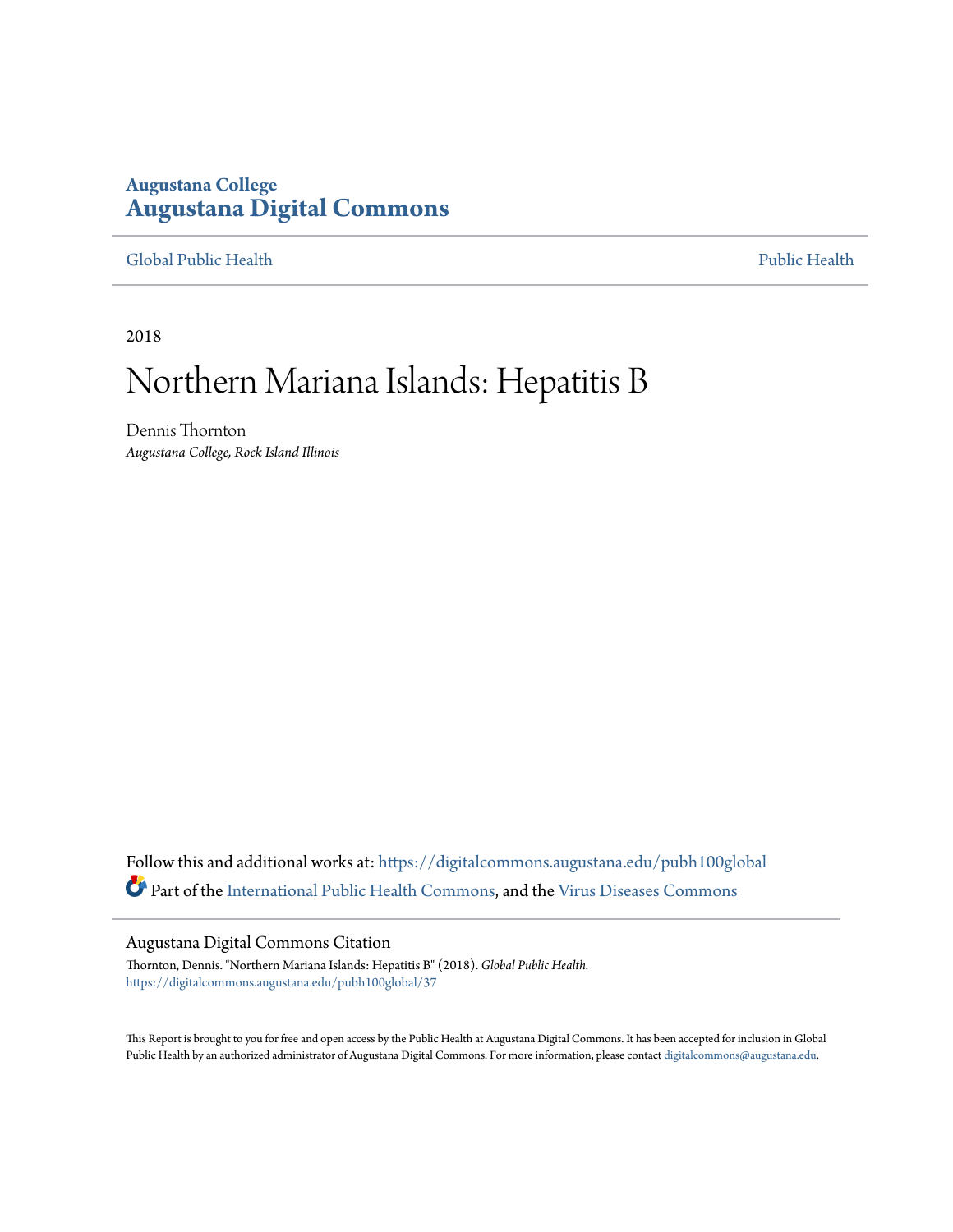

<https://sablan.house.gov/our-district>

**Background:** The Northern Mariana Islands are a chain of 15 islands including Saipan, Tinian and Rota in the northwestern Pacific Ocean near Indonesia and Guam. The population consists of approximately 52,000 people, who are mostly of Asian and Spanish origin, the majority of whom are Roman Catholic. The Northern Mariana Islands are a United States Commonwealth, making it a constitutional republic (U.S. Department of the Interior). The languages spoken include English, Carolinian and Chamorro. Although the Northern Mariana Islands afford a very peaceful life, in recent years they have encountered economic challenges; however, that being said, their booming garment industry has afforded some been fiscal relief (Office, U. G. 2007, February 08).

**What is it?** Research relative to health issues in this area proved difficult as the nation is generally quite healthy, and lacks occurences of natural disasters, massive disease outbreaks, etc. However, Hepatitis B appears to be a very detrimental disease on these islands. One of the more alarming aspects about this disease is that it can frequently affect any group, as long as the virus infects the bloodstream (Shepard). The populace which seems to be most at risk include drug users, diabetics, and people who engage in sexual activities with multiple partners. Hepatitis B can cause symptomology ranging from mild pain in the abdomen to chronic liver failure and death. (Rui-Hong)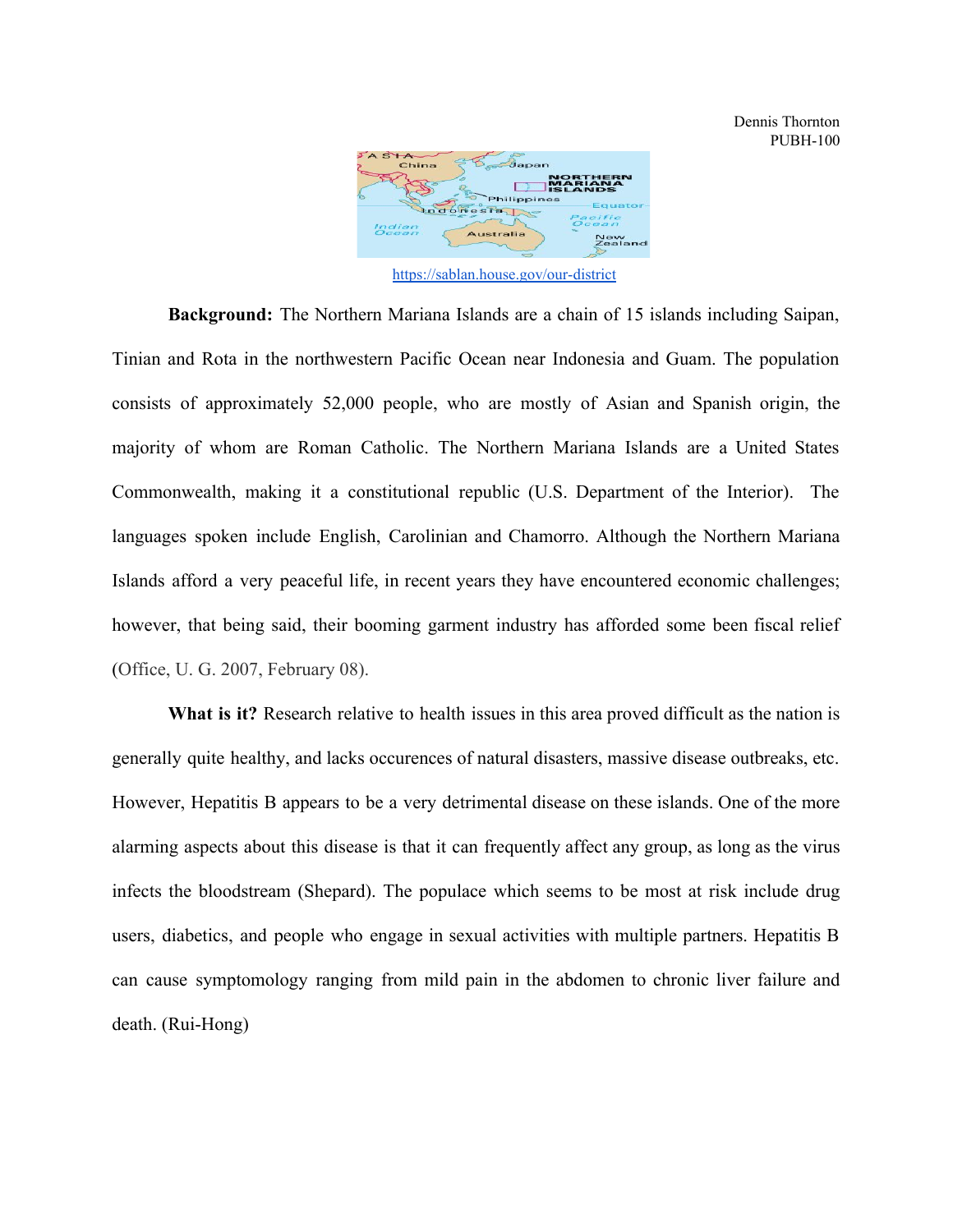

Hepatitis B. (n.d.). Retrieved February 04, 2018, from http://www.ailbsindia.com/what-is-hepatitis-b/ **Interventions:** To assist in attempting to alleviate this ongoing health issue in the

Northern Mariana Islands, multiple vaccination programs have been utilized. To protect the youngest members of the population while, at the same time, quashing this disease before exposure to risk-factor behaviors, all children on the Islands are vaccinated against Hepatitis B within their first 24-hours of life to help create immunity to the illness. This was considered an extraordinary public health milestone according to Dr. Shin Young-Soo, who also went on to say that the vaccinations can help to end future hepatitis outbreaks by decreasing risk to almost 1% (Commonwealth of the Northern Mariana Islands achieves hepatitis B milestone. (n.d.). This vaccination initiatives have caused the prevalence of Hepatitis B to drop significantly.

**Preventions:** Aside from the early-intervention vaccination programs, it would appear prudent to encourage the dissemination of information to the younger population about the dangers and health ramifications of drug abuse and unsafe sexual practices. Not only are these behaviors two of the leading causes of Hepatitis B but they can also contribute to an overall unhealthy lifestyle which thwarts the development of a physically and mentally well-adjusted adult population.

Commonwealth of the Northern Mariana Islands achieves hepatitis B milestone. (n.d.). Retrieved

Economic, Fiscal, and Accountability Challenges. Retrieved January 24, 2018, from [https://www.gao.gov/products/GAO-07-436T.](https://www.gao.gov/products/GAO-07-436T)) Rui-Hong (2018) *Acute-on-chronic liver failure in chronic hepatitis B: an update. Retrieved from <https://www.ncbi.nlm.nih.gov/pubmed/29334786> DOI: [10.1080/17474124.2018.1426459](https://doi.org/10.1080/17474124.2018.1426459)*

January 25, 2018, from <http://www.wpro.who.int/mediacentre/features/20170615/en/>

Commonwealth of the Northern Mariana Islands. (2017, September 28). Retrieved January 25, 2018, from https://www.doi.gov/oia/islands/cnmi

<sup>(</sup>Office, U. G. (2007, February 08). Commonwealth of the Northern Mariana Islands: Serious